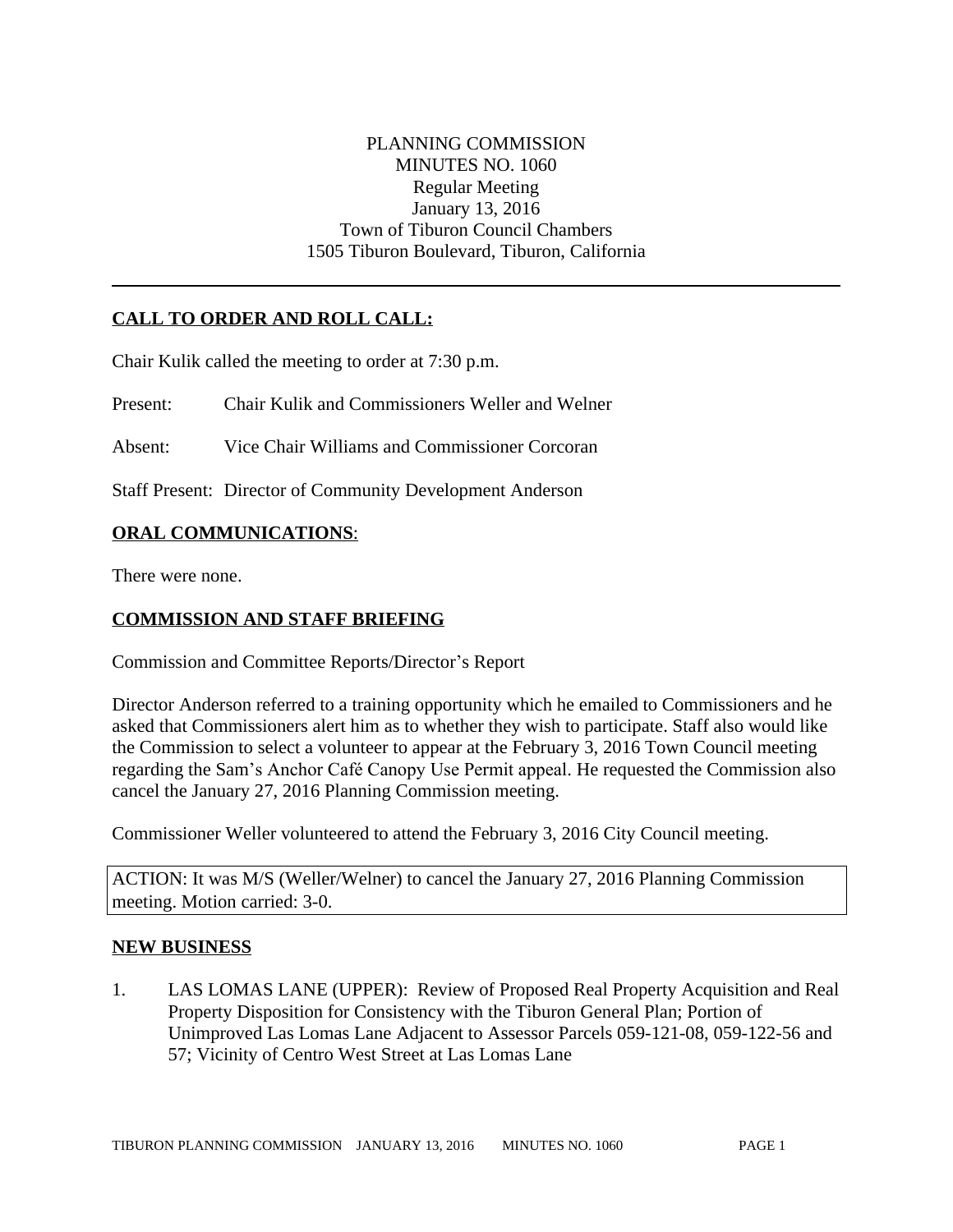Director Anderson gave the staff report, stating that the item was a General Plan consistency review to ensure that the proposed acquisition and/or disposition of property are consistent with the General Plan in terms of its location, purpose and extent. He stated that the property the Town would be acquiring, is a public pedestrian easement over a section of unimproved Las Lomas Lane that connects down to the improved section of Las Lomas Lane and then down to Mar West Street. It begins at Centro West Street.

Anderson noted that the staff report provides background on the matter and describes an existing recreational trail that the Town accepted in 2005 which is a less than perfect instrument for guaranteeing continued public access over the site. The Town, with the assistance of Mr. and Mrs. Lukens, has been working for many years on a more permanent solution for public access. After a great deal of work acquiring both quiet title and performing survey work, the Lukens have succeeded in gaining title to the entire portion of unimproved Las Lomas Lane and creating a conservation easement over it which the Belvedere-Tiburon Landmarks Society has accepted. Currently, the Lukens are in the process of offering to the Town a public pedestrian easement that would ensure continued public access through this unimproved stretch of Las Lomas Lane. Anderson recognized and thanked the Lukens for their public spirit and generosity.

In terms of General Plan consistency, the proposed easement would be consistent with several General Plan goals and policies and would further the public interests set forth in the General Plan. Staff also believes that removing the old alignment once the pedestrian easement has been secured and recorded would also be consistent as it would be duplicative of something that would exist in a more secure format for the Town, and there would be no reason not to abandon the old alignment once the new one is accepted.

Therefore, staff's recommendation is to take public comment, approve a motion finding the proposed acquisition to be consistent with the Tiburon General Plan and approve a motion finding the proposed disposition consistent with the Tiburon General Plan.

Chair Kulik invited Mr. Lukens to provide a presentation.

Bill Lukens stated his wife Susan is also present tonight and said this is a final step representing 35 years of planning to turn Las Lomas Lane into something that they believe will benefit the community as well as them. He said it was originally an undeveloped lane and because of its steepness was never turned into a road. The public path portion which is now being accepted and which they are granting goes back to the 1890's and was a popular path for people coming from San Francisco on weekends with their families and pets for picnicking and hiking. He said the path was well-traveled and people would take this route from ferry boats.

Mr. Lukens further explained that the original builder of their house installed a steep, ramped staircase through the area to serve the public as a place to sit. They have since improved it with very nice stairs designed by Paul Leffingwell of Sausalito. A dirt path, which historically was the accurate path, and which they are now confirming via easement goes the rest of the way up the hill. They hope to someday improve this and complete the steps going all the way up. Mr. Lukens indicated that the action would grant the official right-of-way to the Town and he thinks this is a great step.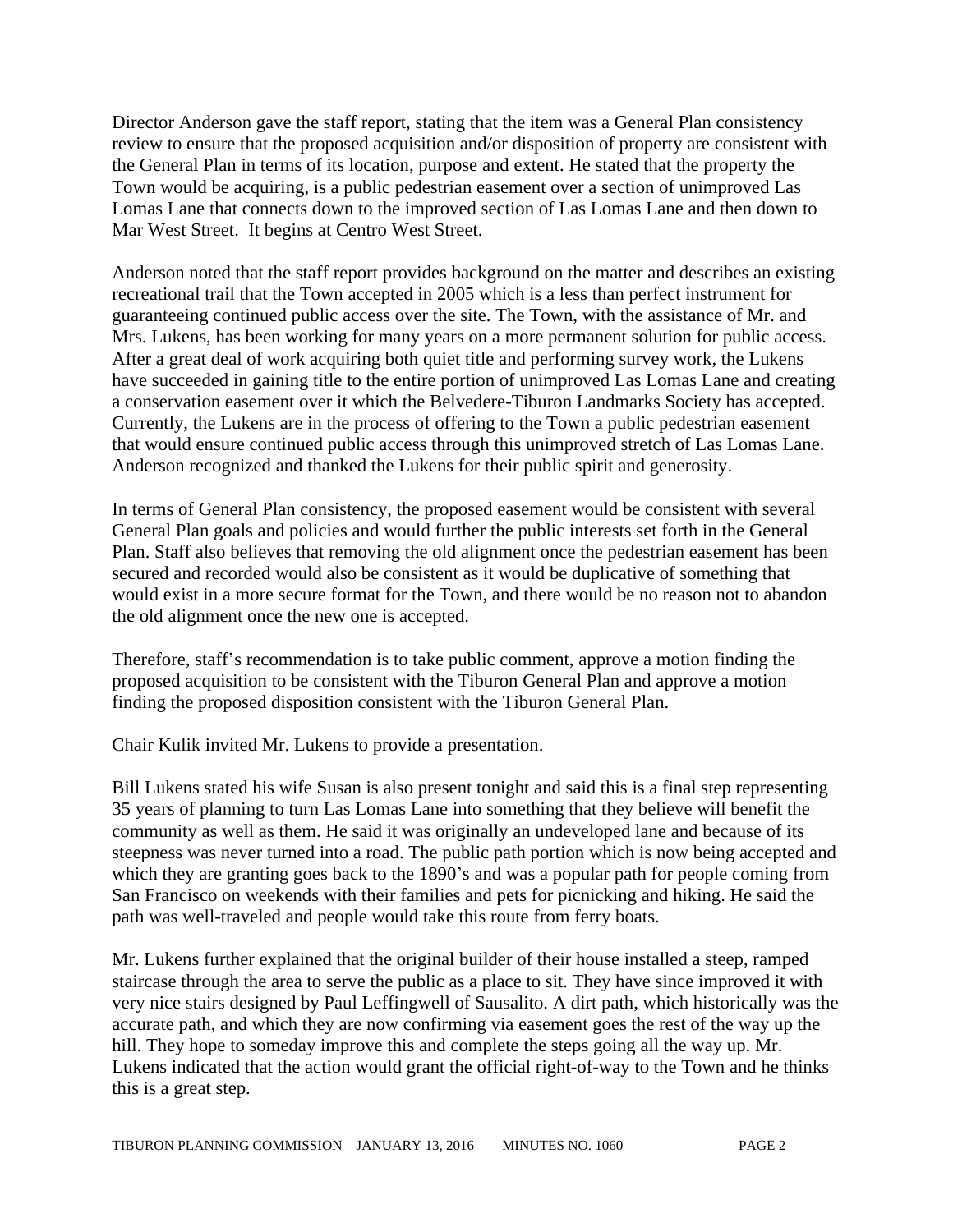Mr. Lukens complimented Director Anderson for his cooperation and work on the matter and he commended planning staff, noting that they are almost to the point of completion.

Chair Kulik opened the public hearing. There were no public comments and he returned discussion to the Planning Commission.

Commissioner Welner echoed staff's comments from the staff report regarding the Lukens' public spirit and generosity. He is pleased to support the item and said it sounds like a thoughtful project.

Commissioner Weller commented that the Commission does not often get to review something that is entirely non-controversial and good-spirited, as well as entirely for the benefit of the Town and he acknowledged this is a rare occasion. He whole-heartedly supported the proposed acquisition and disposition.

Chair Kulik said he thinks this matter is something extremely easy to support and he supported the acquisition and disposition and noted the magnanimous service for decades that Mr. & Mrs. Lukens have made to the Town and the gesture tonight.

ACTION: It was M/S (Weller/Welner) to approve the proposed acquisition and disposition of the property associated with the plan and find them consistent with the General Plan and recommend the Town Council accept the acquisition and approve the disposition as proposed. Motion carried: 3-0.

# **MINUTES**

2. Planning Commission Minutes – Special Meeting of December 14, 2015

Commissioner Weller requested the following amendments:

- Page 3, the paragraph which starts with Commissioner Weller, he asked that it state: "approves the project with the condition that no food service is to occur."
- Page 18, last paragraph: "Commissioner Weller said that his questions were answered**;** he found that the proposed…."

Commissioner Weller commented that he will not quarrel with the accuracy of the recitation because he cannot, but he noted for the record that there may be some narrowness of some words reflected in the minutes that were not necessarily the intention of any Commissioners. He said he will bring this up at the Town Council meeting but will not seek to change the minutes.

Chair Kulik requested the following amendment:

• Page 9, paragraph 3, second to the last line: "He agreed with most of the proposed conditions, particularly with finding some way to provide for a solid wall between the new canopy and the hotel, a specific time for the Eisenglass panels to go down, a time limit on the last placement of a plate on a table, and a review cycle of  $69$  months rather than 9 **6** months to capture a full summer of data and see how things are going."